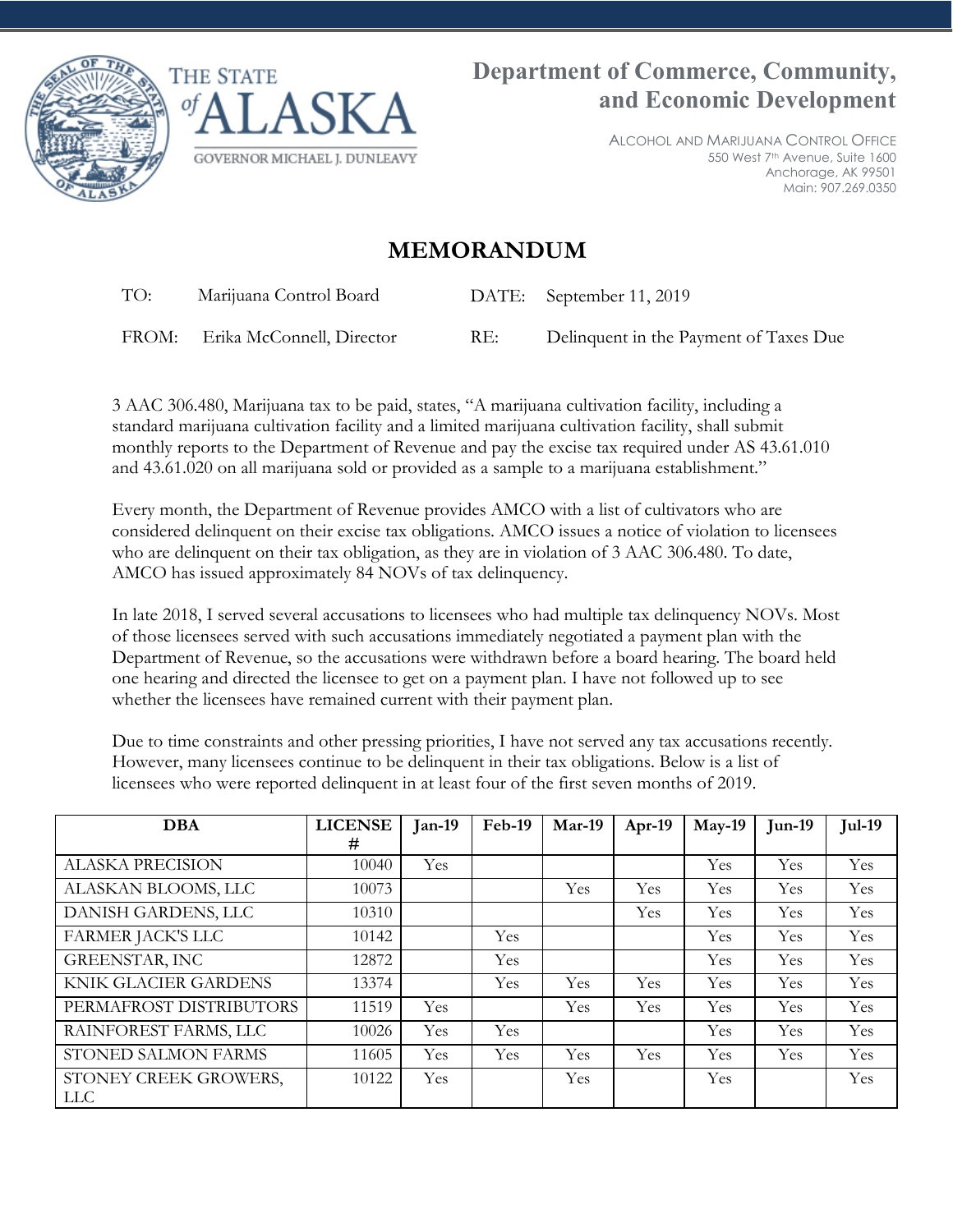Tax Delinquency MC Board September 11, 2019 Page 2

From the Department of Revenue's latest monthly report:

"As of August 26, 2019, there were 19 licensed cultivation facilities that have failed to pay marijuana excise taxes as required under AS 43.61.010. The list below does not include accounts that are compliant on payment plans or out of business. It also does not include accounts that have past due balances under \$200. If we reported the total number of past due accounts, we would report 45 licensed cultivators owing a total of \$1,020,000."

I am seeking some direction from the board on how to address licenses with tax delinquencies.

Please note that some licensees without NOVs in the past year but who are currently tax delinquent may have been renewed for the 2019/2020 licensing period. If the board wishes, I can provide a list at the next meeting of any licenses which have been renewed but are out of compliance on their tax obligations.

Attachment: August 26, 2019 Department of Revenue Report